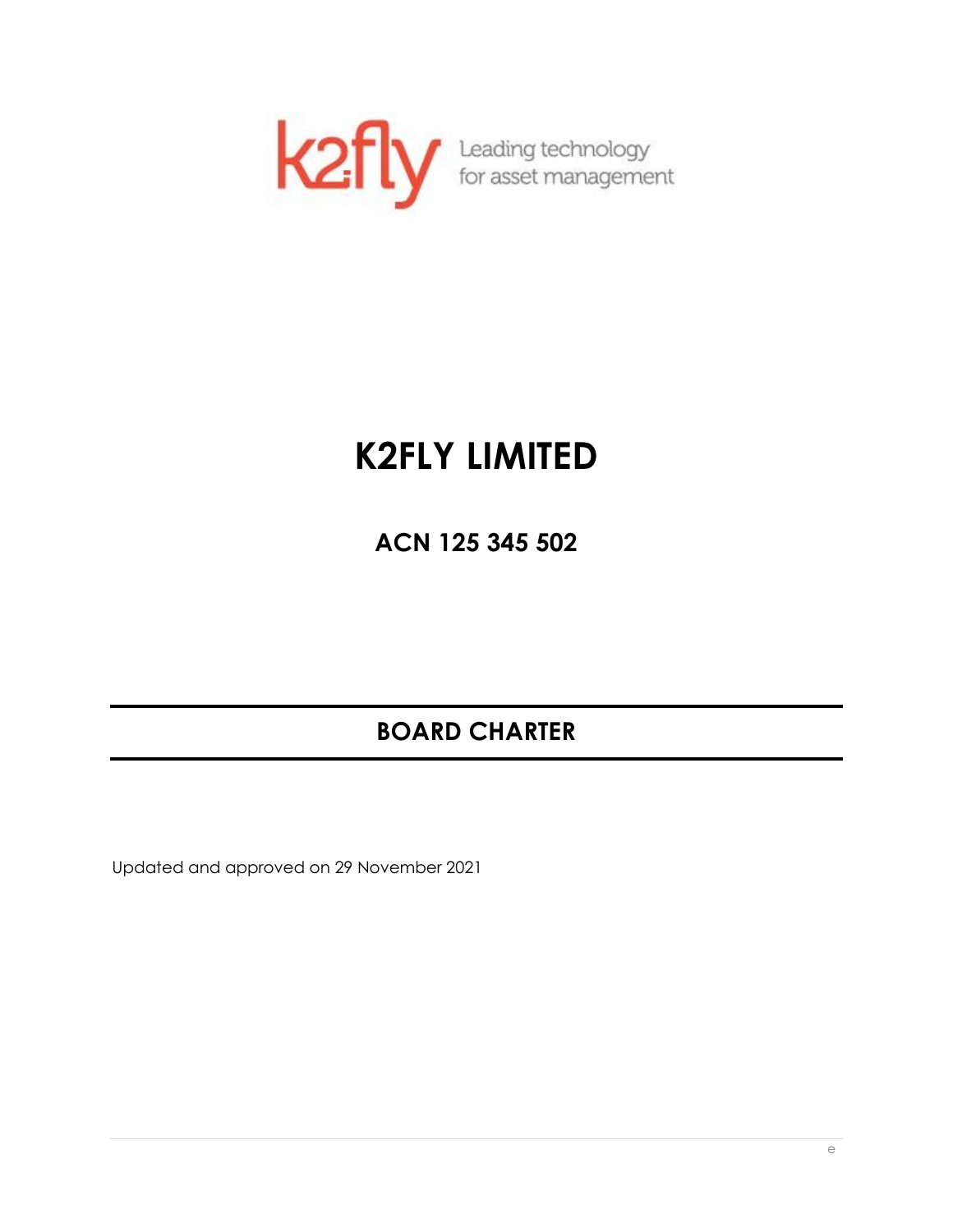# **1. BOARD AND OVERVIEW OF ITS ROLE**

- (a) Corporate governance describes the way K2fly Limited (**K2F** or **K2fly**) is directed and controlled. K2F's shareholders appoint directors and hold them accountable for the performance of the company. A key part of directors' responsibility is to ensure that an effective corporate governance structure operates in K2F.
- (b) The governance structure should ensure that reasonable profit and growth targets are set and achieved and risk is properly managed, while taking into account the interests of K2F's stakeholders. K2F's corporate governance culture and its way of doing business, including leadership by the board of directors (**Board**) and senior executives, is also critical to K2F's continuing success.
- (c) The Board of K2F is responsible for and oversees the governance of the company.
- (d) This Board Charter sets out the functions of the Board by describing the structure of the Board and its committees, the need for independence and other obligations of directors.
- (e) The Board will meet regularly on such number of occasions each year as the Board deems appropriate.

# **2. FUNCTIONS OF THE BOARD**

The Board's primary responsibility is to build sustainable value for shareholders whilst protecting the assets and reputation of K2fly.

The Board is responsible for and has the authority to determine all matters relating to the strategic direction, policies, practices, establishing goals for management and the operation of the Company.

The monitoring and ultimate control of the business of the Company is vested in the Board.

The specific responsibilities of the Board include:

- (a) demonstrating leadership;
- (b) defining K2fly's purpose and setting its strategies, budgets and business plans;
- (c) approving K2fly's Values and Code of Conduct to underpin a culture of acting lawfully, ethically and responsibly;
- (d) satisfying itself that K2fly has in place an appropriate risk management framework (for both financial and non-financial risks) and setting the risk appetite within which the Board expects management to operate;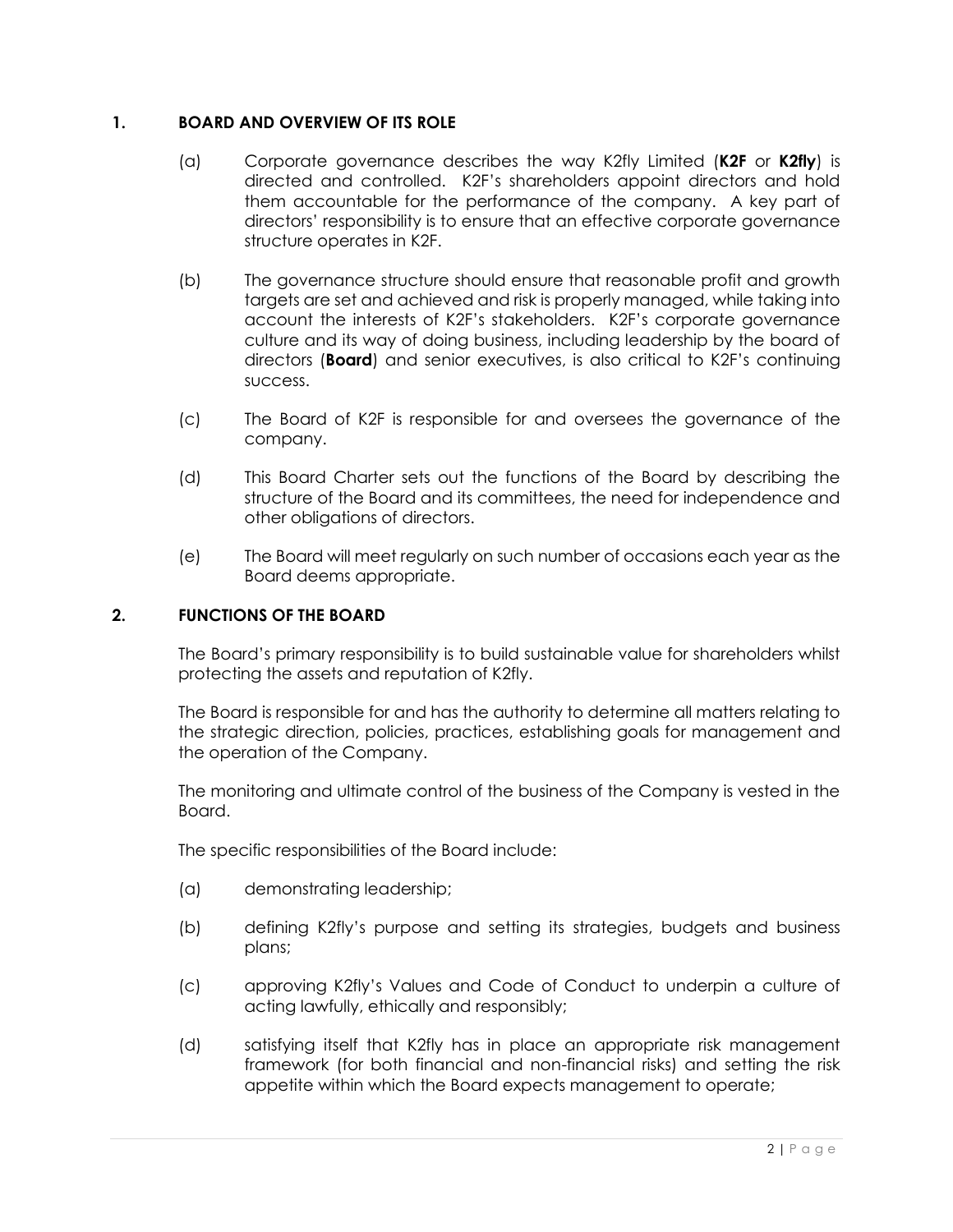- (e) satisfying itself that K2fly's remuneration policies are aligned with its purpose, values, strategic objectives and risk appetite;
- (f) overseeing management in its implementation of K2fly's strategic objectives, its role in instilling K2fly's values and performance generally;
- (g) assessing performance against strategies to monitor both the performance of senior management of K2fly (being the Chief Executive Officer and other individuals as determined from time to time by the Board or Remuneration Committee) (**Senior Management**) as well as the continuing suitability of strategies;
- (h) appointment, evaluation, rewarding and if necessary the removal of the Managing Director (or Chief Executive Officer), and Chief Financial Officer (or equivalent) and the Company Secretary;
- (i) setting measurable objectives for achieving gender diversity in the composition of K2fly's Board, Senior Management and workforce generally;
- (j) approving K2fly's annual report including the financial statements, directors' report, remuneration report, corporate governance statement and any sustainability report, with advice from the Remuneration, Nomination and the Audit and Risk Management Committees, as appropriate;
- (k) approving major borrowing and debt arrangements, the acquisition, establishment, disposal or cessation of any significant business of the company, any significant transaction or capital expenditure and the issue of any shares, options, equity instruments or other securities in K2fly;
- (l) overseeing K2fly's process for making timely and balanced disclosure of all material information concerning K2fly that a reasonable person would expect to have a material effect on the price or value of the K2fly's securities;
- (m) satisfying itself that an appropriate framework exists for relevant information to be reported to the Board by management;
- (n) whenever required, challenging management and holding it to account;
- (o) reviewing operating information to understand at all times the state of health of K2fly;
- (p) considering the economic, occupational health and safety, environmental and social sustainability risks of K2fly's activities;
- (q) ensuring that K2fly acts legally and responsibly on all matters and that the highest ethical standards are maintained;
- (r) developing an investor relations program to facilitate effective two-way communication with investors;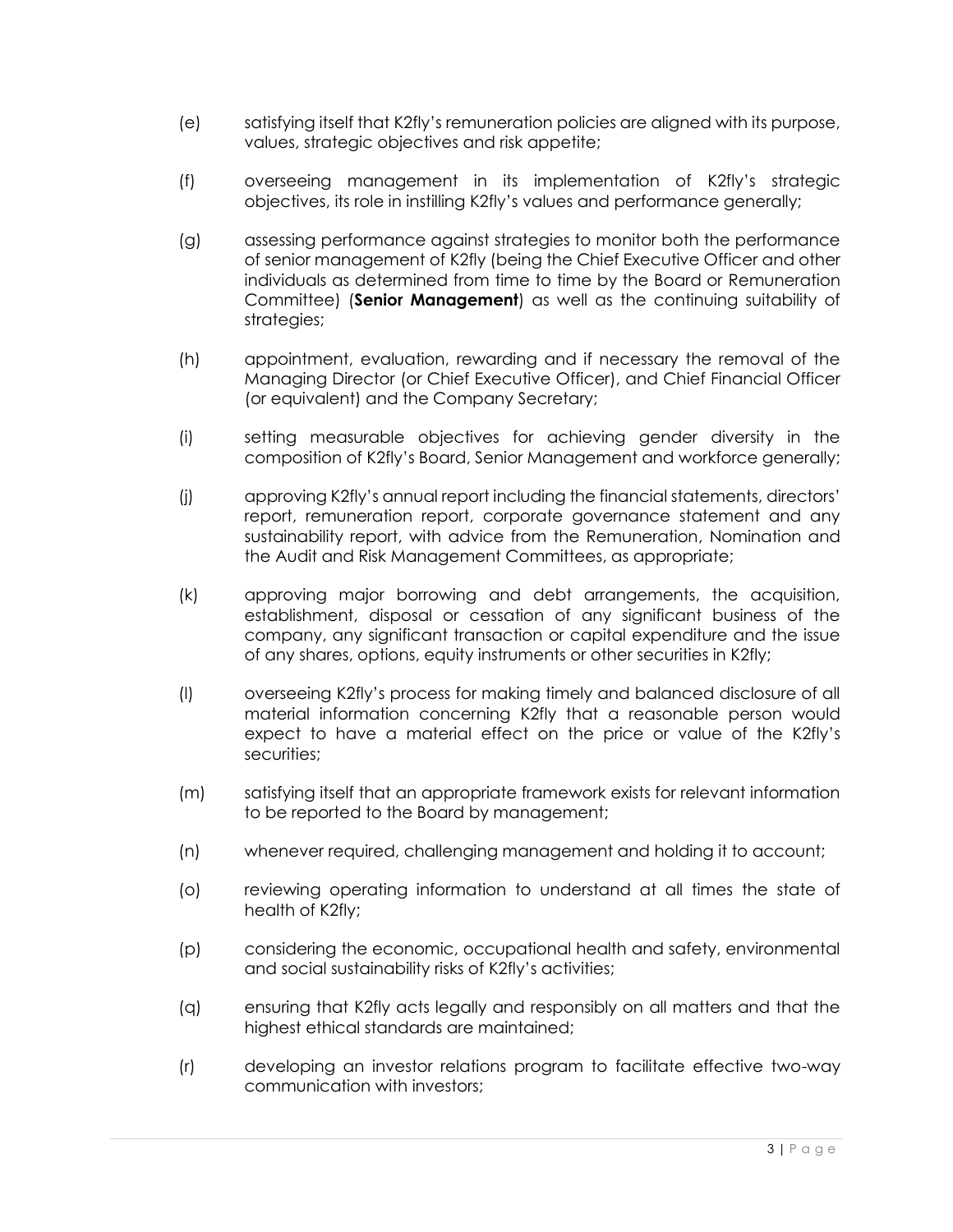- (s) maintaining a constructive and ongoing relationship with the Australian Securities Exchange (**ASX**) and regulators, and approving policies regarding disclosure and communications with the market and K2fly's shareholders; and
- (t) monitoring the effectiveness of, and approving changes to, internal governance including delegated authorities, and monitoring resources available to Senior Management.
- (u) With the guidance of the Board's Remuneration Committee (if such Committee is established), the Board is responsible for:
	- (i) evaluating and approving the remuneration packages of the Chief Executive Officer, other directors and other members of Senior Management;
	- (ii) evaluating and approving the remuneration arrangements for nonexecutive directors;
	- (iii) monitoring compliance with the non-executive director remuneration pool as established by the Constitution, or as subsequently amended by shareholders, and recommending any changes to the pool;
	- (iv) administering short and long-term incentive plans (including any equity plans) and engaging external remuneration consultants;
	- (v) appointing and replacing the Chief Executive Officer, and approving the appointment and replacement of other members of Senior Management and the directors;
	- (vi) appointing, reviewing the performance of, remunerating and replacing the chair of the Board (**Board Chair**);
	- (vii) K2fly's induction program for new directors and periodic review and facilitation of ongoing professional development for directors;
	- (viii) regularly assessing the independence of all directors;
	- (ix) reviewing and implementing succession planning for directors and Senior Management; and
	- (x) monitoring the organisational capability and mix of skills, experience, expertise and diversity on the Board and, when necessary, appointing new directors, for approval by shareholders.
- (v) With the guidance of the Audit and Risk Management Committee (if appointed), the Board is responsible for: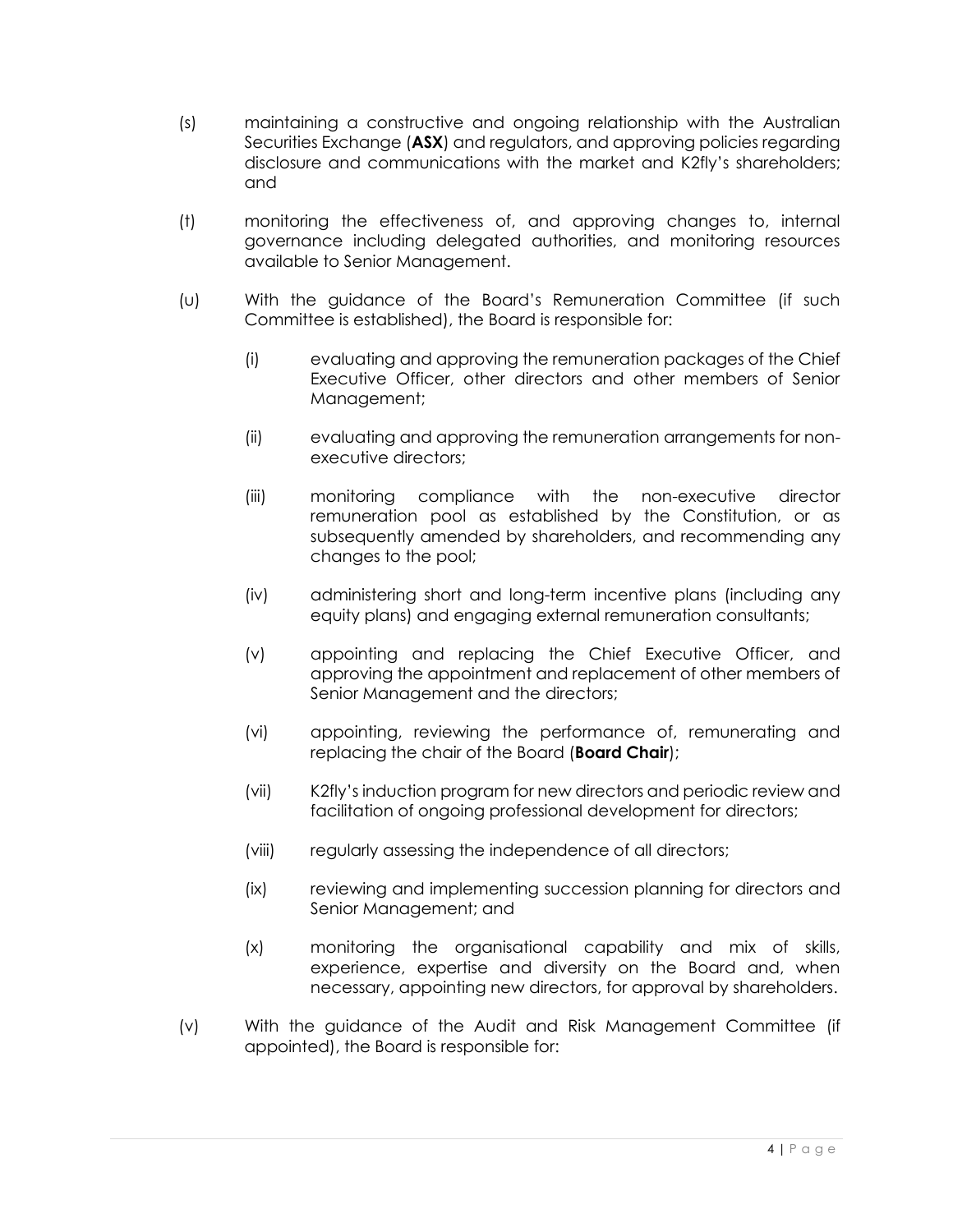- (i) overseeing the establishment of and approving K2fly's risk management framework (for both financial and non-financial risks) including its strategy, policies, procedures and systems;
- (ii) reviewing and monitoring the effectiveness of K2fly's risk management framework;
- (iii) overseeing the integrity of K2fly's accounting and corporate reporting systems, including the external audit and K2fly's processes for verifying the integrity of any periodic corporate report K2fly releases to the market that is not audited or reviewed by an external auditor;
- (iv) reviewing and approving K2fly's financial statements and reports;
- (v) overseeing K2fly's financial reporting, which, without limitation, includes:
	- (A) reviewing the suitability of K2fly's accounting policies and principles, how they are applied and ensuring they are used in accordance with the statutory financial reporting framework;
	- (B) assessing significant estimates and judgements in financial reports;
	- (C) assessing information from external auditors to ensure the quality of financial reports; and
	- (D) determining whether the financial and associated nonfinancial statements should be signed based on the Audit and Risk Management Committee's assessment of them;
- (vi) the entry into, approval and disclosure of related party transactions (if any);
- (vii) overseeing K2fly's financial controls and systems; and
- (viii) managing audit arrangements and auditor independence.

The functions listed are matters which the Board specifically reserves for itself and does not limit the Board's overall duties and responsibilities. The Board may delegate consideration to a committee of the Board specifically constituted for the relevant purpose.

# **3. POWERS DELEGATED TO MANAGEMENT**

(a) The Board will delegate to the Chief Executive Officer the authority and power to manage K2fly and its businesses within levels of authority specified by the Board from time to time. The Chief Executive Officer may delegate aspects of their authority and power but remains accountable to the Board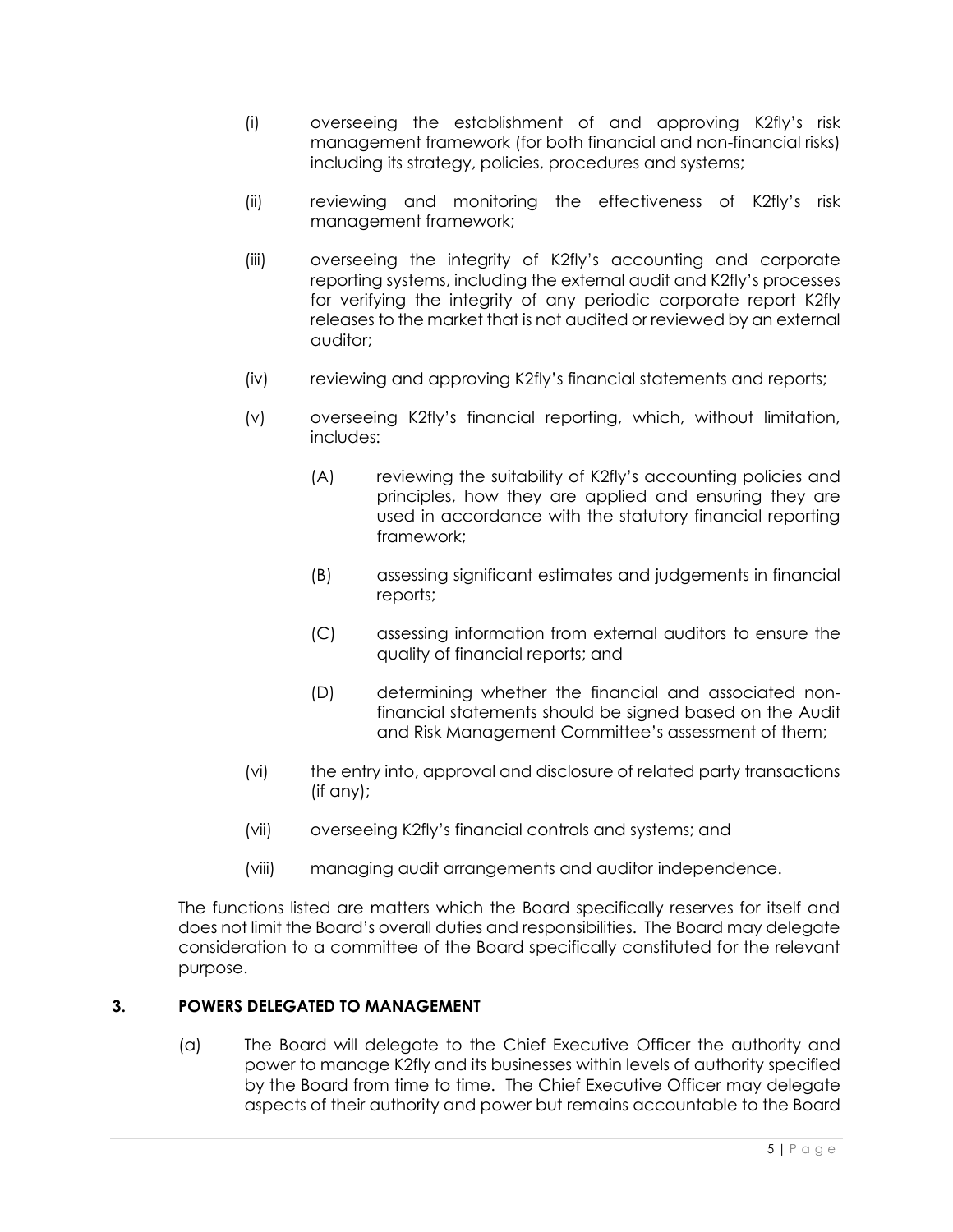for K2fly's performance and is required to report regularly to the Board on the progress being made by K2fly's business units.

- (b) The Chief Executive Officer's role includes:
	- (i) responsibility for the effective leadership of the management team;
	- (ii) the implementation of K2fly's strategic objectives and instilling and reinforcing its values;
	- (iii) the day-to-day management of K2fly's operations (including operating within the values, Code of Conduct, budget and risk appetite set by the Board); and
	- (iv) oversight of the provision by Senior Management to the Board of accurate, timely and clear information on K2fly's operations (including, but not limited to, information about K2fly's financial performance, compliance with material laws and regulations and any conduct materially inconsistent with K2fly's values or Code of Conduct).

#### **4. BOARD COMPOSITION**

The composition, structure and proceedings of the Board are primarily governed by K2fly's constitution (**Constitution**) (available on K2F's website ([https://k2fly.com/\)](https://k2fly.com/) and the laws governing corporations in jurisdictions where the company operates. The Board, with the assistance of the Remuneration and Nomination Committees, will regularly review the composition and structure and performance of the Board.

The Board aims to have a board of directors which has, at all times, the appropriate mix of skills, experience, expertise and diversity relevant to K2fly's businesses and the Board's duties and responsibilities.

The majority of the Board should, to the extent practicable given the size and composition of the Board from time to time, be comprised of independent directors.

#### **5. PROCEDURES FOR SELECTION AND APPOINTMENT OF DIRECTORS**

Over time the Board shall work towards ensuring, collectively, it has the appropriate range and expertise to properly fulfil its responsibilities, including:

- (a) accounting and legal;
- (b) business development and risk management;
- (c) industry and public company experience; and
- (d) an appropriate ratio and skills matrix for executive and non-executive directors.

In the circumstances where the Board believes there is a need to appoint another director, whether due to retirement of a director or growth or complexity of the Company, certain procedures will be followed, including the following: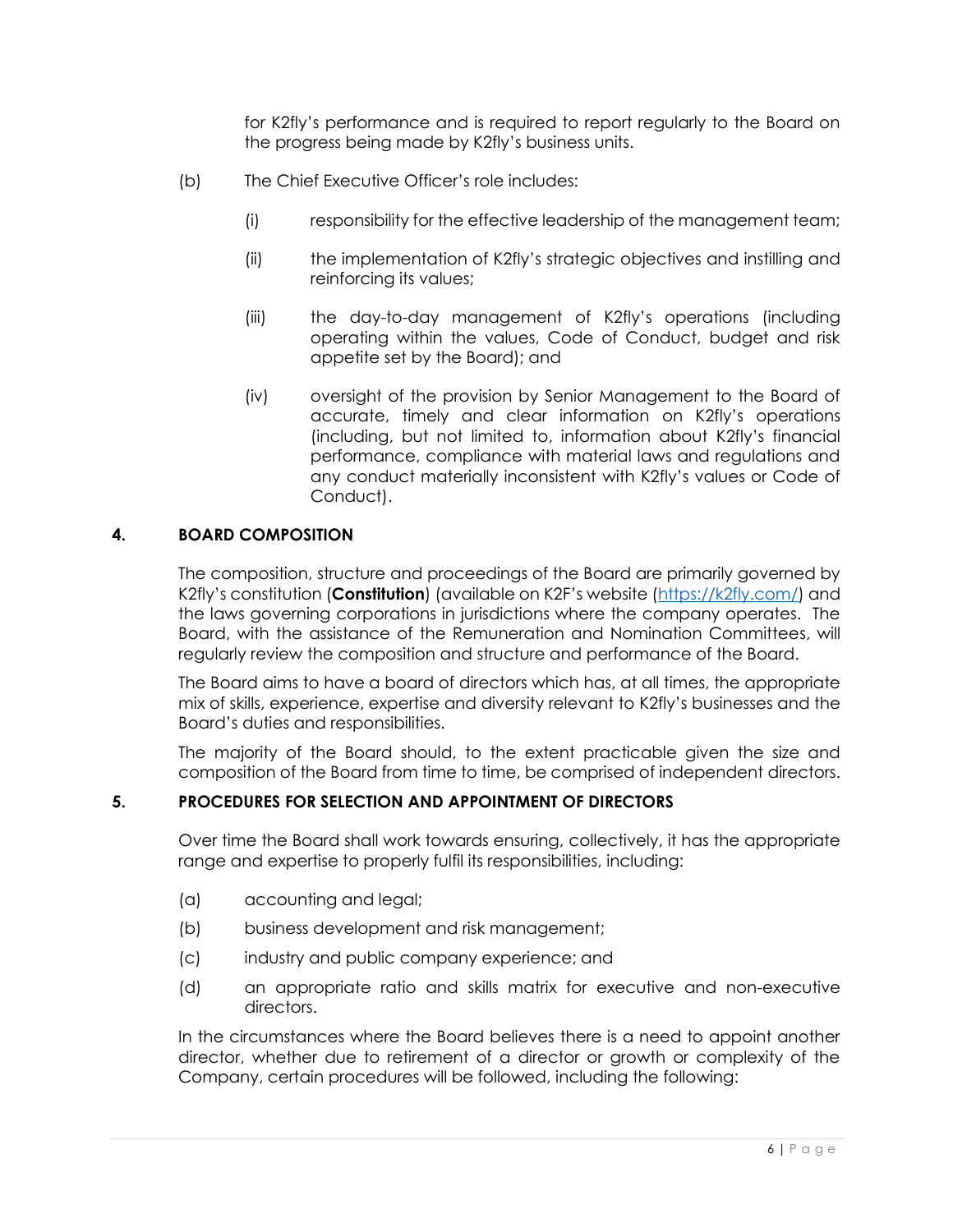- (a) determine the skills and experience appropriate for the appointee having regard to those of the existing directors and any other likely changes to the Board;
- (b) agree the process and timetable for seeking such a person, which may involve an external search firm;
- (c) a short list of candidates will be prepared for the Board's consideration and interview. The selection process will encourage visitation to the Company's operating sites and an understanding of management information systems. Candidates will be assessed on the following basis:
	- (i) competencies and qualifications;
	- (ii) independence;
	- (iii) other directorships;
	- (iv) time availability;
	- (v) contribution to the overall balance of the composition of the Board; and
	- (vi) depth of understanding of the role of and legal obligations, of a director.
- (d) Before appointment to the Board, candidates must confirm that they will have sufficient time to meet their obligations to K2fly, in light of other commitments.
- (e) New directors are to be provided with a formal letter of appointment to the Board setting out the key terms and conditions of the appointment, together with any other documents that K2fly considers relevant to the appointment.
- (f) For shareholder meetings where directors are standing for election or reelection, the notice of meeting must include information to enable shareholders to make an informed decision on their election.
- (g) All directors (other than a managing director, if any) are subject to reelection by rotation at least every three years. Newly appointed directors must seek re-election at the first general meeting of shareholders following their appointment.

When appointed to the Board, a new director will receive an induction appropriate to their experience.

# **6. REVIEW OF BOARD, COMMITTEE AND INDIVIDUAL DIRECTORS' PERFORMANCE**

(a) The Board (with guidance from the Remuneration Committee if established) will regularly review the performance of the Board, its committees and each director, using where necessary an external consultant, against appropriate measures. Each year, K2fly will disclose in its annual report whether such a performance evaluation has been undertaken during or in respect of that period.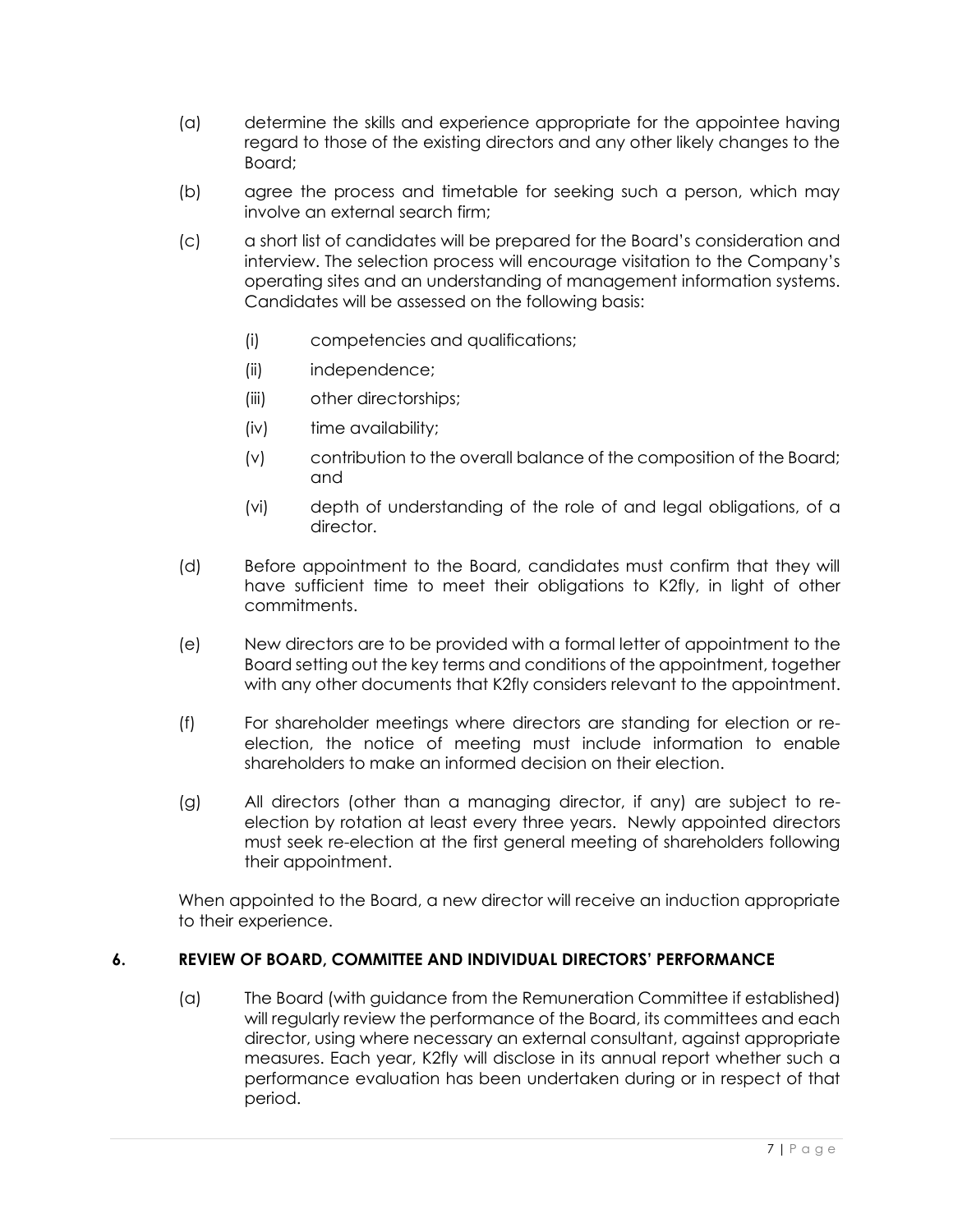- (b) Each year, the Board (with guidance from the Remuneration Committee if established) will review the performance of the Chief Executive Officer and any other Senior Management against guidelines approved by the Board. Each year, K2fly will disclose in its annual report whether such a performance evaluation has been undertaken during or in respect of that period.
- (c) Each year the Company may disclose a statement detailing the mix of skills and diversity which the Board is looking to achieve in relation to the membership of the Board (often referred to as a "skills matrix").
- (d) The Company will disclose in the annual report:
	- (i) those directors who the Board considers are independent;
	- (ii) if a director has an interest, position or relationship which may be perceived to compromise a director's independence, but the Board is of the opinion that interest, position or relationship does not compromise that director's independence, an explanation of why the Board is of that opinion; and
	- (iii) details of the length of service of each director.

# **7. BOARD CHAIR**

The Board Chair will be elected by the Board and if possible, it is preferred that the Board Chair will be an independent director.

The Board Chair's role includes:

- (a) leading the Board;
- (b) facilitating effective contribution of all directors and promoting constructive and respectful relations among the directors and between the Board and management;
- (c) approving board agendas and ensuring adequate time is available for discussion of all agenda items, including strategic issues;
- (d) representing the views of the Board to the public; and
- (e) presiding over meetings of the Board and general meetings of shareholders.

#### **8. COMPANY SECRETARY**

- (a) The Board appoints and removes the Company Secretary. All directors are to have direct access to the Company Secretary.
- (b) The Company Secretary is responsible for the day to day operations of the Company Secretary's office, including the administration of Board and committee meetings, overseeing K2fly's relationship with its share registry and lodgements with the ASX, the Australian Securities and Investments Commission and other regulators.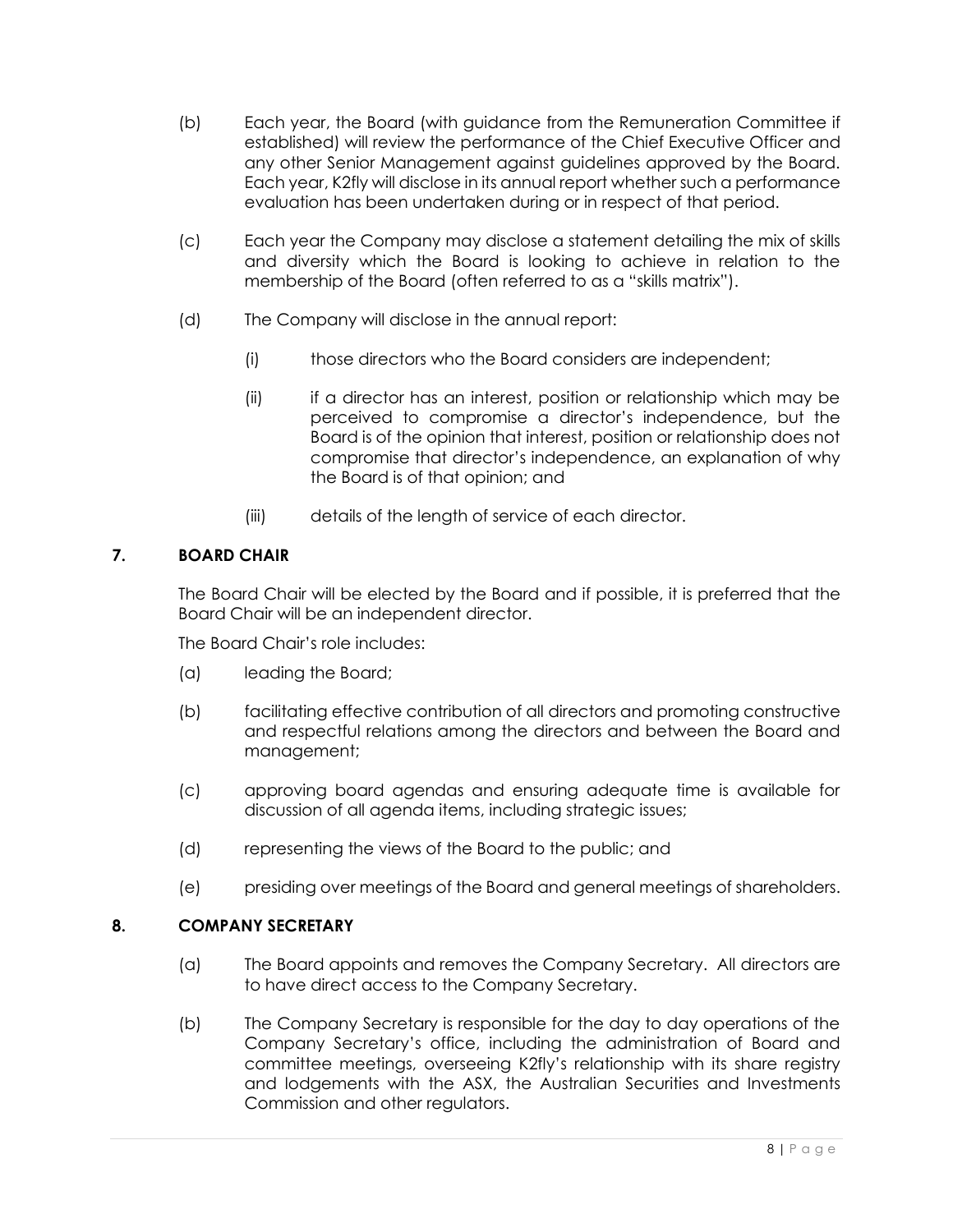- (c) The Company Secretary is also responsible for communications with the ASX about listing rule matters, including making disclosures to the ASX in accordance with K2fly's Continuous Disclosure Policy.
- (d) The Company Secretary supports the effectiveness of the Board by monitoring that Board policy and procedures are followed and coordinating the completion and despatch of Board agendas and briefing papers.
- (e) The Company Secretary is accountable to the Board through the Board Chair, on all matters to do with proper functioning of the Board.
- (f) The Company Secretary together with the guidance of the Board's Remuneration or Nomination Committees (if established), and the assistance of the Board, shall organise the induction of new directors and facilitate ongoing professional development training for directors.

# **9. KEEPING DIRECTORS INFORMED**

- (a) All directors are to be briefed on their roles and responsibilities and the minutes and papers of Board and committee meetings will be made available to them.
- (b) Board papers are distributed, where possible, within a reasonable period of time before each meeting.
- (c) Time is to be allocated at Board and committee meetings for continuing education on significant issues facing the company and changes to the regulatory environment. This is to include briefings by Senior Management and external consultants from time to time.

# **10. ACCESS TO INDEPENDENT ADVICE**

Directors may obtain independent professional advice at K2fly's expense on matters arising in the course of their Board and committee duties, after obtaining the Board Chair's approval. In the case of the Board Chair wishing to seek independent professional advice, they may obtain such advice with the approval of either (and as appropriate) another director, Chief Executive Officer or Chief Financial Officer. Whenever practicable, the advice must be commissioned in the joint names of the director and K2fly and where appropriate a copy of any such advice should be provided to and for the benefit of the entire Board. The other directors must be advised if the Board Chair's approval is withheld.

# **11. NON-EXECUTIVE DIRECTORS' MEETINGS**

The non-executive directors are expected to meet periodically with no management present, to review management performance.

# **12. INDEPENDENCE OF NON-EXECUTIVE DIRECTORS**

(a) To be judged independent, a director must, in the opinion of the Board, be free of any interest, position or relationship that might influence, or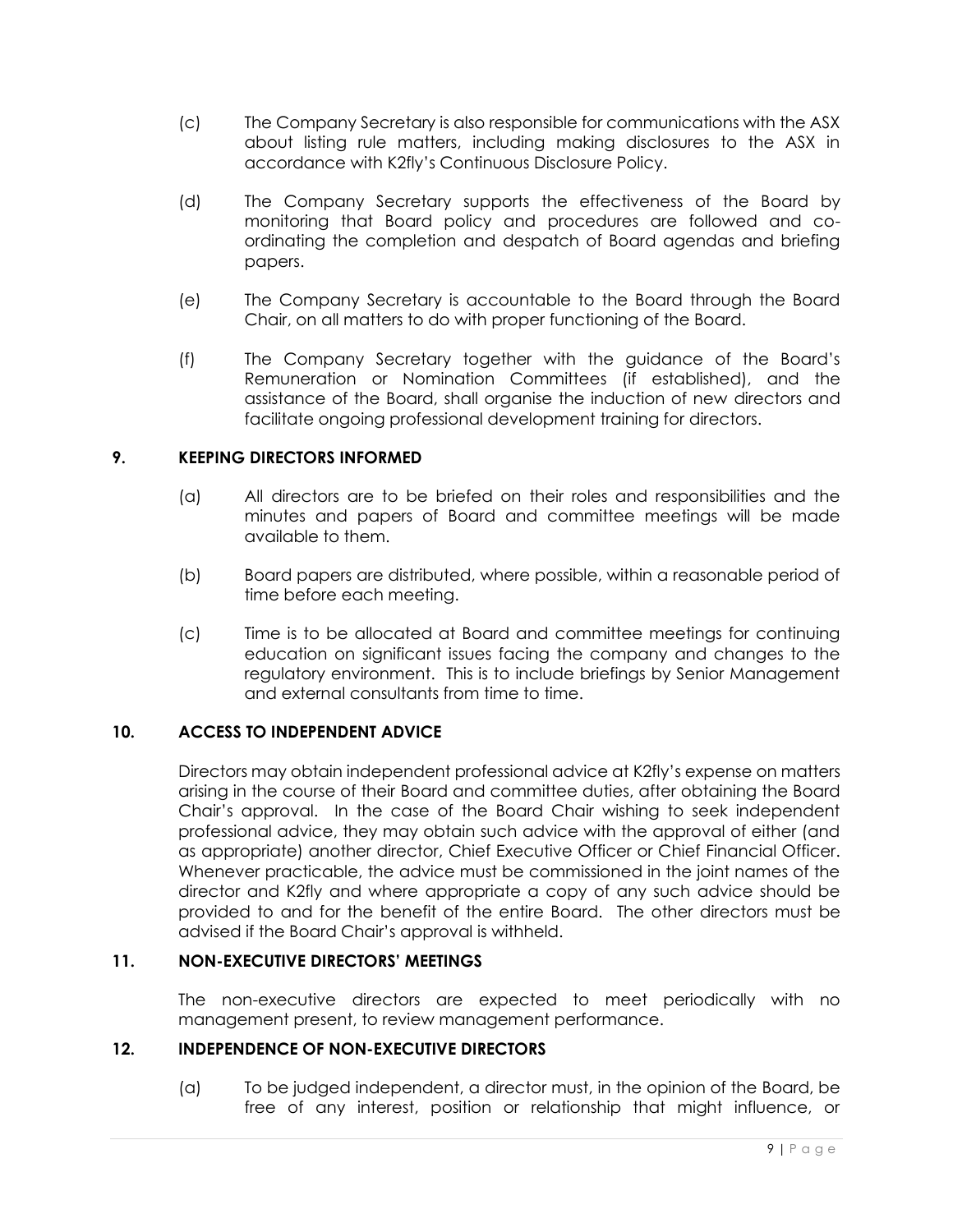reasonably be perceived to influence, in a material respect, his or her capacity to bring an independent judgement to bear on issues before the Board and to act in the best interests of K2fly as a whole rather than in the interests of an individual security holder or any other person.

- (b) Individuals would, in the absence of evidence or convincing argument to the contrary, not be characterised as independent if they:
	- (i) were employed, or had previously been employed in an executive capacity by K2fly or any of its subsidiaries in the three years prior to becoming a director;
	- (ii) receive performance-based remuneration (including options or performance rights) from, or participates in an employee incentive scheme of, K2fly;
	- (iii) within the last three years, were in a material business relationship (e.g. as a supplier, professional adviser, consultant or customer) with K2fly or another group member, or is an officer of, or otherwise associated with, someone with such a relationship;
	- (iv) were a substantial shareholder of K2fly, or a representative of, or an officer or employee within the last three years of, or professional adviser to, a substantial shareholder of K2fly;
	- (v) have close personal ties with any person who falls within any of the categories described above;
	- (vi) have been a director of K2fly for such a period that his or her independence from management and substantial shareholders may have been compromised; or
	- (vii) were directly involved in the audit of K2fly or any of its subsidiaries.
- (c) K2fly will disclose the names of the directors considered by the Board to be independent directors in K2fly's annual report.
- (d) If a director has an interest, position or relationship of the type described above, but the Board is of the opinion that it does not compromise the independence of that director, K2fly may consider disclosing in K2fly's annual report the nature of the interest, position or relationship in question and an explanation of why the Board is of that opinion.
- (e) Any change in the nature of the independence status of a non-executive director must be promptly notified to the Board Chair and Company Secretary and the Board will review that director's independence status. If the Board determines that there has been a change to the independence status of a non-executive director, the Board will take steps to ensure that this change is disclosed and explained in a timely manner to the market.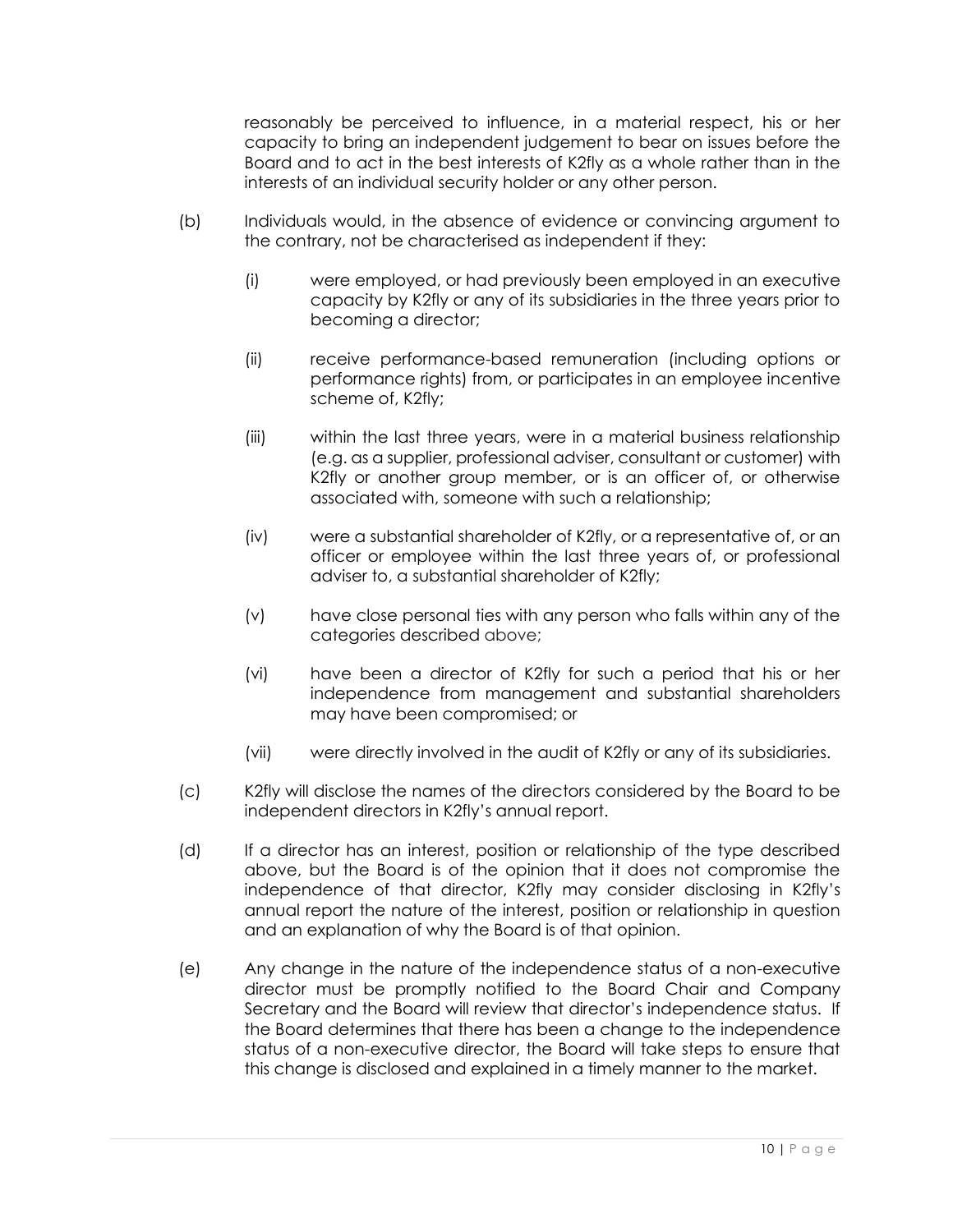# **13. CONFLICT OF INTEREST**

- (a) Directors must keep the Board advised, on an ongoing basis, of any interests that could potentially conflict with those of K2fly and will advise the Company Secretary of all directorships or executive positions held in other companies.
- (b) If a potential material conflict of interest or conflict of duty arises, the director concerned will advise the Board Chair prior to any Board meeting at which the conflicted matter is to be discussed. The director will not receive the relevant Board papers and will not be present or participate in the Board meeting while the relevant matter is considered unless the other directors approve that director's participation in the deliberation and voting on the relevant issue in accordance with the *Corporations Act 2001* (Cth). Any potential conflict must be recorded in the Board minutes.

#### **14. BOARD COMMITTEES**

- (a) The Board may operate the following committees:
	- (i) Audit and Risk Management Committee;
	- (ii) Remuneration Committee; and
	- (iii) Nomination Committee.

The Remuneration and Nomination Committees may be combined.

- (b) When appointing members of each committee, the Board will take account of the skills and experience appropriate for that committee as well as any statutory or regulatory requirements.
- (c) The chair of the Audit and Risk Management Committee cannot be the Board Chair and is to be independent of management and K2fly.
- (d) The committees operated by the Board are to consider and determine the matters for which they are responsible in accordance with their charter. Copies of the charter of each committee are to be published on K2fly's website (https://k2fly.com/). The Board may establish other committees as and when required.
- (e) If the committees are not established, then the duties and responsibilities of the Committee and other relevant provisions will be fulfilled by the Board.
- (f) With respect to any Board committees, the Board will ensure that the following disclosures are made in the K2fly annual report:
	- (i) the current members of each committee and their professional qualifications and experience;
	- (ii) the number of times each committee met throughout a period; and